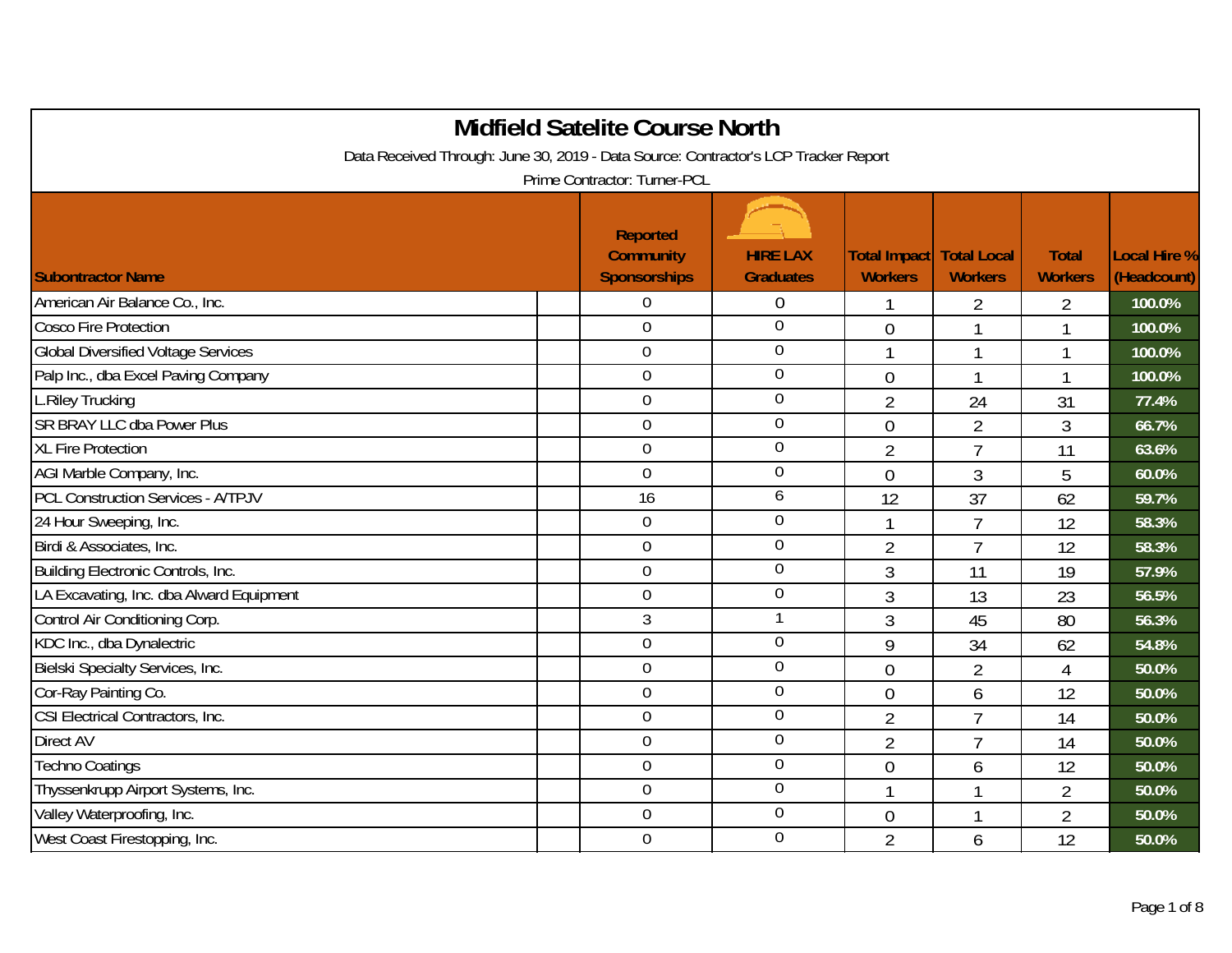| <b>Midfield Satelite Course North</b><br>Data Received Through: June 30, 2019 - Data Source: Contractor's LCP Tracker Report<br>Prime Contractor: Turner-PCL |                                                            |                                     |                                |                                      |                                |                             |  |  |  |
|--------------------------------------------------------------------------------------------------------------------------------------------------------------|------------------------------------------------------------|-------------------------------------|--------------------------------|--------------------------------------|--------------------------------|-----------------------------|--|--|--|
| <b>Subontractor Name</b>                                                                                                                                     | <b>Reported</b><br><b>Community</b><br><b>Sponsorships</b> | <b>HIRE LAX</b><br><b>Graduates</b> | Total Impact<br><b>Workers</b> | <b>Total Local</b><br><b>Workers</b> | <b>Total</b><br><b>Workers</b> | Local Hire %<br>(Headcount) |  |  |  |
| <b>Glow Electric</b>                                                                                                                                         | $\mathbf 0$                                                | 0                                   | 3                              | 6                                    | 13                             | 46.2%                       |  |  |  |
| TeraBand Technologies, Inc.                                                                                                                                  | $\mathbf{1}$                                               | 1                                   | 3                              | 19                                   | 43                             | 44.2%                       |  |  |  |
| GEC <sub>2</sub>                                                                                                                                             | $\mathbf 0$                                                | $\mathbf 0$                         | 9                              | 41                                   | 93                             | 44.1%                       |  |  |  |
| California Earth Transport, Inc.                                                                                                                             | $\theta$                                                   | $\boldsymbol{0}$                    | 13                             | 69                                   | 158                            | 43.7%                       |  |  |  |
| Courtney Inc.                                                                                                                                                | $\mathbf 0$                                                | $\overline{0}$                      | $\overline{0}$                 | 3                                    | $\overline{7}$                 | 42.9%                       |  |  |  |
| <b>SE Pipeline Construction</b>                                                                                                                              | $\mathbf 0$                                                | $\overline{0}$                      | $\overline{2}$                 | 9                                    | 21                             | 42.9%                       |  |  |  |
| Zolnay Insulation, Inc.                                                                                                                                      | $\overline{0}$                                             | $\boldsymbol{0}$                    | $\overline{0}$                 | 8                                    | 19                             | 42.1%                       |  |  |  |
| Safe Scaffolding                                                                                                                                             | $\mathbf 0$                                                | $\overline{0}$                      | 5                              | 12                                   | 29                             | 41.4%                       |  |  |  |
| Borbon, Inc.                                                                                                                                                 | $\mathbf 0$                                                | $\overline{0}$                      | 4                              | 18                                   | 44                             | 40.9%                       |  |  |  |
| ISEC, Inc.                                                                                                                                                   | $\mathbf{1}$                                               | 1                                   | 9                              | 36                                   | 88                             | 40.9%                       |  |  |  |
| Alert Insulation Co., Inc.                                                                                                                                   | $\mathbf 0$                                                | $\overline{0}$                      | $\mathbf{1}$                   | 8                                    | 20                             | 40.0%                       |  |  |  |
| <b>Conti Corporation</b>                                                                                                                                     | $\overline{0}$                                             | $\overline{0}$                      | $\theta$                       | 6                                    | 15                             | 40.0%                       |  |  |  |
| <b>Top End Constructors</b>                                                                                                                                  | $\overline{0}$                                             | $\mathbf 0$                         | $\overline{0}$                 | 12                                   | 30                             | 40.0%                       |  |  |  |
| <b>Comet Electric</b>                                                                                                                                        | $\theta$                                                   | $\mathbf 0$                         | $\mathbf{1}$                   | 15                                   | 38                             | 39.5%                       |  |  |  |
| San-Mar Construction Co., Inc.                                                                                                                               | 3                                                          | $\mathbf 0$                         | 4                              | 36                                   | 92                             | 39.1%                       |  |  |  |
| <b>Taft Electric Company</b>                                                                                                                                 | $\mathbf 0$                                                | $\mathbf 0$                         | $\overline{7}$                 | 19                                   | 49                             | 38.8%                       |  |  |  |
| Coast Insulation Contractor, Inc. dba Coast Building Products                                                                                                | $\theta$                                                   | $\mathbf 0$                         | $\overline{0}$                 | 5                                    | 13                             | 38.5%                       |  |  |  |
| Infinity Drywall Contracting, Inc.                                                                                                                           | $\mathbf{1}$                                               |                                     | $\theta$                       | 5                                    | 13                             | 38.5%                       |  |  |  |
| Helix Electric, Inc.                                                                                                                                         | $\mathbf{1}$                                               | 1                                   | 16                             | 98                                   | 255                            | 38.4%                       |  |  |  |
| Vellutini Corp dba Royal Electric Company                                                                                                                    | $\mathbf 0$                                                | $\mathbf 0$                         | $\mathbf{1}$                   | 11                                   | 29                             | 37.9%                       |  |  |  |
| Rosendin Electric Inc                                                                                                                                        | $\mathbf 0$                                                | $\mathbf 0$                         | $\mathbf{1}$                   | 3                                    | 8                              | 37.5%                       |  |  |  |
| Blue Iron Foundations & Shoring LLC                                                                                                                          | $\mathbf 0$                                                | $\mathbf 0$                         | $\overline{2}$                 | $\overline{4}$                       | 11                             | 36.4%                       |  |  |  |
| South Coast Specialty Construction                                                                                                                           | $\theta$                                                   | $\mathbf 0$                         | $\overline{0}$                 | $\overline{4}$                       | 11                             | 36.4%                       |  |  |  |
| <b>Tahlequah Steel</b>                                                                                                                                       | $\overline{0}$                                             | $\mathbf 0$                         | 5                              | 18                                   | 50                             | 36.0%                       |  |  |  |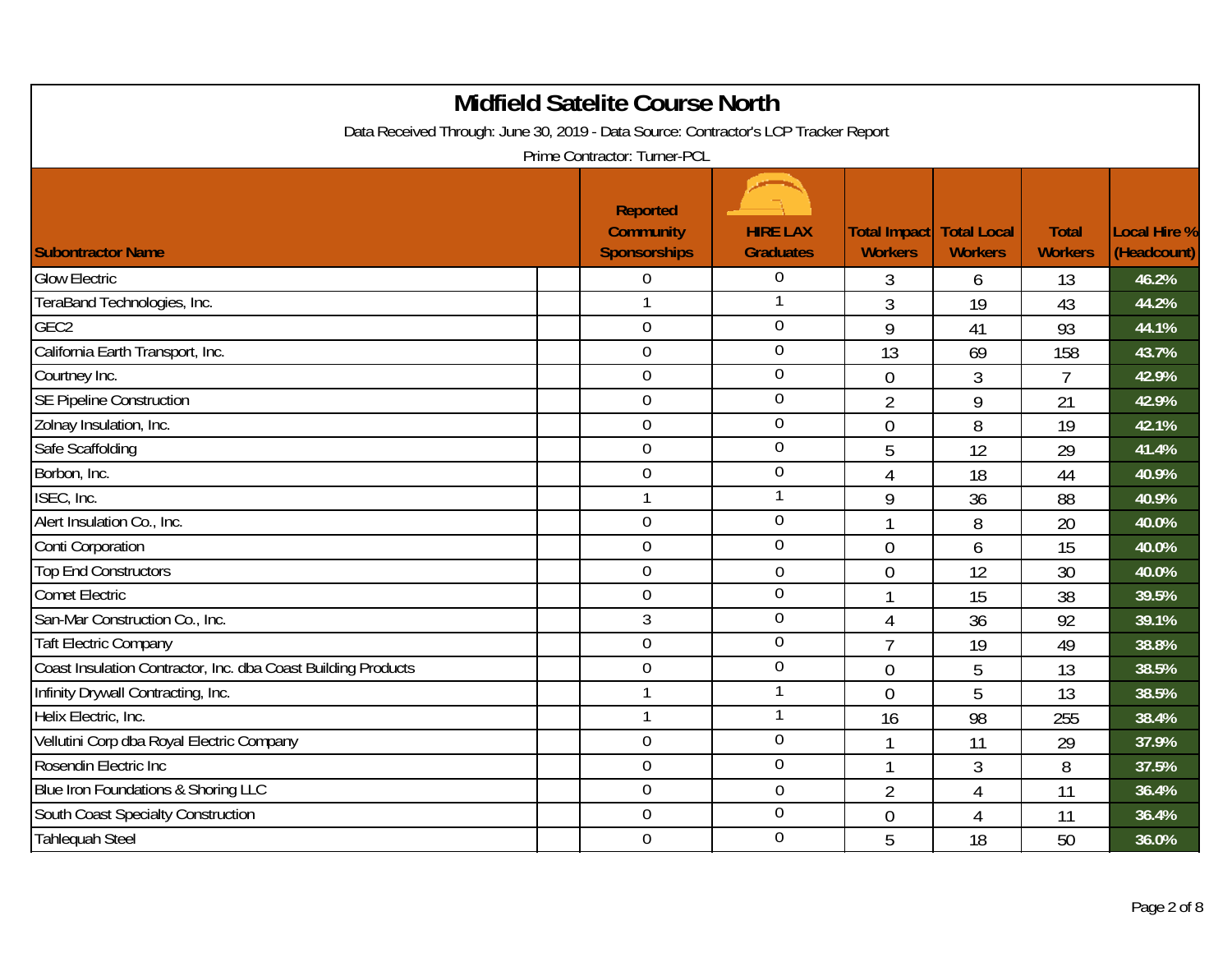| <b>Midfield Satelite Course North</b><br>Data Received Through: June 30, 2019 - Data Source: Contractor's LCP Tracker Report<br>Prime Contractor: Turner-PCL |                                                            |                                     |                                       |                                      |                                |                             |  |  |  |
|--------------------------------------------------------------------------------------------------------------------------------------------------------------|------------------------------------------------------------|-------------------------------------|---------------------------------------|--------------------------------------|--------------------------------|-----------------------------|--|--|--|
| <b>Subontractor Name</b>                                                                                                                                     | <b>Reported</b><br><b>Community</b><br><b>Sponsorships</b> | <b>HIRE LAX</b><br><b>Graduates</b> | <b>Total Impact</b><br><b>Workers</b> | <b>Total Local</b><br><b>Workers</b> | <b>Total</b><br><b>Workers</b> | Local Hire %<br>(Headcount) |  |  |  |
| PCL Construction B- Tunnel/Concrete                                                                                                                          | $\overline{0}$                                             | 0                                   | 4                                     | 10                                   | 28                             | 35.7%                       |  |  |  |
| Murrco Construction, Inc.                                                                                                                                    | $\overline{2}$                                             | $\overline{0}$                      | 3                                     | 16                                   | 45                             | 35.6%                       |  |  |  |
| R&R Masonry, Inc.                                                                                                                                            | $\mathbf 0$                                                | $\boldsymbol{0}$                    | $\overline{2}$                        | 11                                   | 31                             | 35.5%                       |  |  |  |
| Steve Bubalo Construction Co.                                                                                                                                | $\overline{2}$                                             | $\boldsymbol{0}$                    | $\overline{4}$                        | 12                                   | 34                             | 35.3%                       |  |  |  |
| Martinez Steel Corporation                                                                                                                                   | $\mathbf 0$                                                | $\overline{0}$                      |                                       | 28                                   | 80                             | 35.0%                       |  |  |  |
| Alameda Construction Services, Inc.                                                                                                                          | $\mathbf 0$                                                | $\overline{0}$                      | $\mathfrak{Z}$                        | 9                                    | 26                             | 34.6%                       |  |  |  |
| RJ&J Construction, Inc.                                                                                                                                      | $\overline{0}$                                             | $\mathbf 0$                         | $\mathfrak{Z}$                        | 10                                   | 29                             | 34.5%                       |  |  |  |
| Environmental Construction Group, Inc.                                                                                                                       | $\mathbf 0$                                                | $\overline{0}$                      | $\mathbf{1}$                          | 11                                   | 32                             | 34.4%                       |  |  |  |
| NorthStar Contracting Group, Inc.                                                                                                                            | $\mathbf 0$                                                | $\boldsymbol{0}$                    | $\theta$                              | 12                                   | 35                             | 34.3%                       |  |  |  |
| Saddleback Waterproofing                                                                                                                                     | $\mathbf 0$                                                | $\mathbf 0$                         | $\overline{2}$                        | 12                                   | 35                             | 34.3%                       |  |  |  |
| Anning-Johnson Company                                                                                                                                       | $\mathbf 1$                                                | $\mathbf 0$                         | 5                                     | 17                                   | 50                             | 34.0%                       |  |  |  |
| <b>Granite Construction Company</b>                                                                                                                          | $\overline{4}$                                             |                                     | 25                                    | 107                                  | 316                            | 33.9%                       |  |  |  |
| Penhall Company                                                                                                                                              | $\mathbf 0$                                                | $\mathbf 0$                         | $\overline{2}$                        | 22                                   | 65                             | 33.8%                       |  |  |  |
| Corradini Corp                                                                                                                                               | $\overline{0}$                                             | $\mathbf 0$                         | 1                                     | 4                                    | 12                             | 33.3%                       |  |  |  |
| <b>Farwest Insulation Contracting</b>                                                                                                                        | $\mathbf 0$                                                | $\mathbf 0$                         | $\overline{2}$                        | 3                                    | 9                              | 33.3%                       |  |  |  |
| McDonough Construction Rentals, Inc.                                                                                                                         | $\mathbf 0$                                                | $\mathbf 0$                         | $\overline{0}$                        | 6                                    | 18                             | 33.3%                       |  |  |  |
| Northwest Excavating, Inc.                                                                                                                                   | $\overline{0}$                                             | $\overline{0}$                      | $\overline{0}$                        | 1                                    | 3                              | 33.3%                       |  |  |  |
| Pan-Pacific Mechanical                                                                                                                                       | $\overline{0}$                                             | $\mathbf 0$                         | $\overline{0}$                        | $\overline{1}$                       | 21                             | 33.3%                       |  |  |  |
| Upland Contracting, Inc.                                                                                                                                     | $\overline{0}$                                             | $\overline{0}$                      | $\overline{0}$                        | $\overline{2}$                       | 6                              | 33.3%                       |  |  |  |
| Best Contracting Services, Inc.                                                                                                                              | $\overline{0}$                                             | $\overline{0}$                      | 8                                     | 53                                   | 161                            | 32.9%                       |  |  |  |
| Gonsalves & Santucci dba Conco                                                                                                                               | 3                                                          |                                     | 13                                    | 109                                  | 339                            | 32.2%                       |  |  |  |
| <b>Concrete Coring Company</b>                                                                                                                               | $\mathbf 0$                                                | $\boldsymbol{0}$                    |                                       | $\overline{7}$                       | 22                             | 31.8%                       |  |  |  |
| McGuire Contracting, Inc.                                                                                                                                    | $\overline{2}$                                             | 1                                   | 8                                     | 63                                   | 201                            | 31.3%                       |  |  |  |
| Premier Tile & Marble                                                                                                                                        | $\mathbf 0$                                                | $\mathbf{0}$                        |                                       | 10                                   | 32                             | 31.3%                       |  |  |  |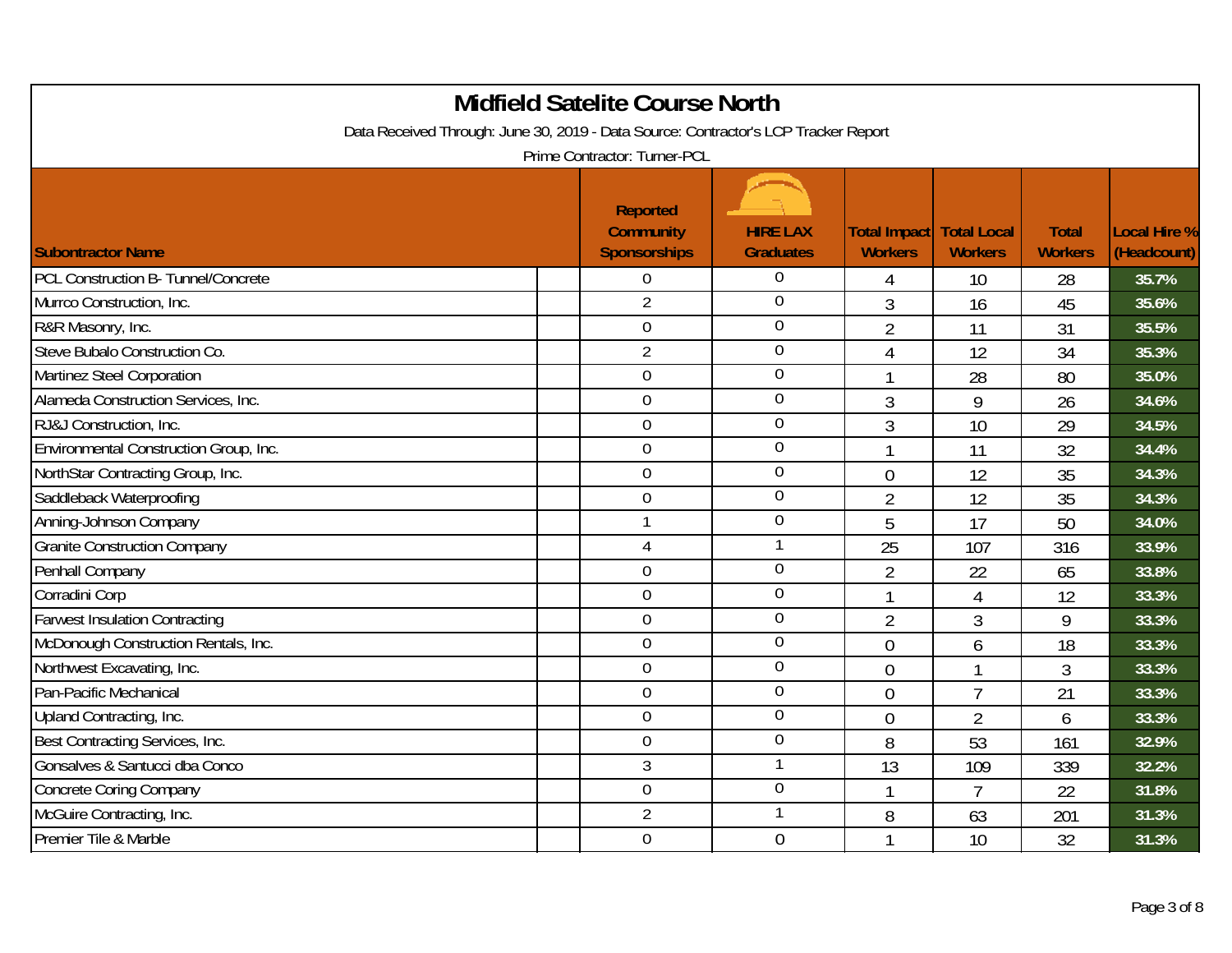| <b>Midfield Satelite Course North</b><br>Data Received Through: June 30, 2019 - Data Source: Contractor's LCP Tracker Report<br>Prime Contractor: Turner-PCL |  |                                                            |                                     |                                                   |                |                                |                             |  |
|--------------------------------------------------------------------------------------------------------------------------------------------------------------|--|------------------------------------------------------------|-------------------------------------|---------------------------------------------------|----------------|--------------------------------|-----------------------------|--|
| <b>Subontractor Name</b>                                                                                                                                     |  | <b>Reported</b><br><b>Community</b><br><b>Sponsorships</b> | <b>HIRE LAX</b><br><b>Graduates</b> | <b>Total Impact Total Local</b><br><b>Workers</b> | <b>Workers</b> | <b>Total</b><br><b>Workers</b> | Local Hire %<br>(Headcount) |  |
| Cowelco                                                                                                                                                      |  | 1                                                          | $\overline{0}$                      | $\overline{2}$                                    | 8              | 26                             | 30.8%                       |  |
| Malcolm Drilling Co., Inc.                                                                                                                                   |  | $\overline{0}$                                             | $\overline{0}$                      | 4                                                 | 20             | 65                             | 30.8%                       |  |
| Bagatelos Glass Systems, Inc.                                                                                                                                |  | 3                                                          |                                     | $\mathbf 1$                                       | 13             | 43                             | 30.2%                       |  |
| Crown Fence Co.                                                                                                                                              |  | $\overline{0}$                                             | $\overline{0}$                      | $\mathbf{1}$                                      | 13             | 43                             | 30.2%                       |  |
| Otis Elevator Company                                                                                                                                        |  | $\mathbf 0$                                                | $\overline{0}$                      | $\overline{4}$                                    | 29             | 96                             | 30.2%                       |  |
| Diversified Production Services, Inc.                                                                                                                        |  | $\overline{0}$                                             | $\theta$                            | $\overline{4}$                                    | 6              | 20                             | 30.0%                       |  |
| Mike Zarp, Inc.                                                                                                                                              |  | $\overline{0}$                                             | $\mathbf 0$                         | 3                                                 | 12             | 40                             | 30.0%                       |  |
| <b>Wolverine Fire Protection Co</b>                                                                                                                          |  | 4                                                          | $\overline{4}$                      | 6                                                 | 16             | 54                             | 29.6%                       |  |
| <b>Gerdau Reinforcing Steel</b>                                                                                                                              |  | 4                                                          | $\overline{0}$                      | 9                                                 | 46             | 156                            | 29.5%                       |  |
| Muhlhauser Steel, Inc.                                                                                                                                       |  | $\mathbf 0$                                                | $\mathbf 0$                         | $\overline{2}$                                    | 15             | 51                             | 29.4%                       |  |
| Karcher Interiors Systems, Inc.                                                                                                                              |  | $\overline{2}$                                             | $\overline{2}$                      | $\overline{1}$                                    | 4              | 14                             | 28.6%                       |  |
| Machado & Sons Construction, Inc.                                                                                                                            |  | $\overline{0}$                                             | $\mathbf 0$                         | $\mathbf{1}$                                      | $\overline{2}$ | $\overline{7}$                 | 28.6%                       |  |
| <b>Griffith Company</b>                                                                                                                                      |  | $\overline{2}$                                             | $\mathbf 0$                         | 12                                                | 60             | 212                            | 28.3%                       |  |
| Southwest Steel of California, Inc.                                                                                                                          |  | $\mathbf 0$                                                | $\boldsymbol{0}$                    | $\overline{1}$                                    | 16             | 57                             | 28.1%                       |  |
| <b>Shoring Engineers</b>                                                                                                                                     |  | $\boldsymbol{0}$                                           | $\mathbf 0$                         | $\overline{4}$                                    | 39             | 139                            | 28.1%                       |  |
| Performance Contracting, Inc.                                                                                                                                |  | $\mathbf 0$                                                | $\overline{0}$                      | 25                                                | 78             | 282                            | 27.7%                       |  |
| <b>NOR-CAL Pipeline Services</b>                                                                                                                             |  | $\mathbf 0$                                                | $\theta$                            | $\overline{2}$                                    | 15             | 55                             | 27.3%                       |  |
| <b>LNA Concrete Structures, Inc.</b>                                                                                                                         |  | $\mathbf 0$                                                | $\overline{0}$                      | $\overline{2}$                                    | $\overline{7}$ | 26                             | 26.9%                       |  |
| Bryton Engineering & Grading, Inc. dba Premiere                                                                                                              |  | $\mathbf 0$                                                | $\boldsymbol{0}$                    | $\mathbf{1}$                                      | 8              | 31                             | 25.8%                       |  |
| Crown Corr, Inc.                                                                                                                                             |  | $\mathbf 0$                                                | $\boldsymbol{0}$                    | $\overline{2}$                                    | 8              | 31                             | 25.8%                       |  |
| A Power Sweeping, Inc.                                                                                                                                       |  | $\boldsymbol{0}$                                           | $\mathbf 0$                         | $\overline{0}$                                    | $\mathbf{1}$   | 4                              | 25.0%                       |  |
| Kellar Sweeping, Inc.                                                                                                                                        |  | $\overline{0}$                                             | $\overline{0}$                      | $\theta$                                          | 1              | 4                              | 25.0%                       |  |
| KM3N-B dba Terra-Petra                                                                                                                                       |  | $\overline{0}$                                             | $\theta$                            | $\overline{0}$                                    | $\mathbf{1}$   | 4                              | 25.0%                       |  |
| <b>PG Cutting Services</b>                                                                                                                                   |  | $\mathbf{1}$                                               | $\overline{0}$                      | $\mathbf 0$                                       | $\overline{2}$ | 8                              | 25.0%                       |  |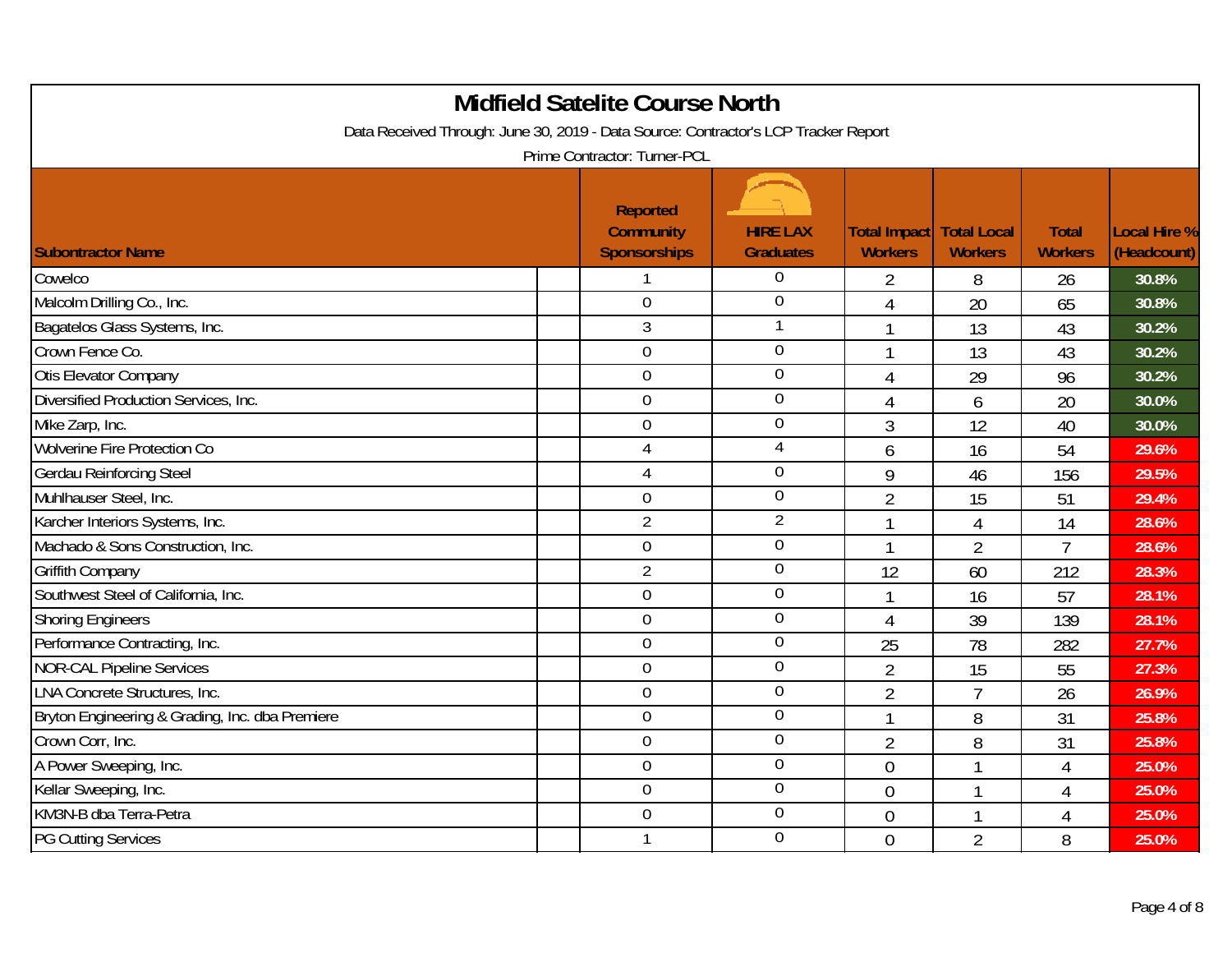| <b>Midfield Satelite Course North</b><br>Data Received Through: June 30, 2019 - Data Source: Contractor's LCP Tracker Report<br>Prime Contractor: Turner-PCL |                                                            |                                     |                                                   |                  |                                |                             |  |  |  |
|--------------------------------------------------------------------------------------------------------------------------------------------------------------|------------------------------------------------------------|-------------------------------------|---------------------------------------------------|------------------|--------------------------------|-----------------------------|--|--|--|
| <b>Subontractor Name</b>                                                                                                                                     | <b>Reported</b><br><b>Community</b><br><b>Sponsorships</b> | <b>HIRE LAX</b><br><b>Graduates</b> | <b>Total Impact Total Local</b><br><b>Workers</b> | <b>Workers</b>   | <b>Total</b><br><b>Workers</b> | Local Hire %<br>(Headcount) |  |  |  |
| Sequoia Consultants Inc                                                                                                                                      | $\overline{0}$                                             | $\theta$                            | $\overline{0}$                                    | $\overline{2}$   | 8                              | 25.0%                       |  |  |  |
| Silverado Tile and Stone, Inc.                                                                                                                               | $\mathbf 0$                                                | $\overline{0}$                      | $\overline{0}$                                    | $\overline{2}$   | 8                              | 25.0%                       |  |  |  |
| Throop Lightweight Fill, Inc.                                                                                                                                | $\mathbf 0$                                                | $\boldsymbol{0}$                    | $\overline{0}$                                    | 1                | 4                              | 25.0%                       |  |  |  |
| Traffic Management, Inc.                                                                                                                                     | $\overline{0}$                                             | $\mathbf 0$                         | $\overline{0}$                                    | 5                | 20                             | 25.0%                       |  |  |  |
| W.A. Rasic Construction Company, Inc.                                                                                                                        | $\mathbf 0$                                                | $\overline{0}$                      | $\overline{0}$                                    | $\overline{2}$   | 8                              | 25.0%                       |  |  |  |
| Limbach Company LC                                                                                                                                           | $\mathbf 0$                                                | $\overline{0}$                      | 6                                                 | 31               | 127                            | 24.4%                       |  |  |  |
| Allied Steel Co., Inc.                                                                                                                                       | $\mathbf{1}$                                               | 1                                   | 4                                                 | 19               | 78                             | 24.4%                       |  |  |  |
| Signature Flooring, Inc.                                                                                                                                     | $\mathbf 0$                                                | $\overline{0}$                      | $\overline{0}$                                    | 6                | 25                             | 24.0%                       |  |  |  |
| <b>Clevland Marble LP</b>                                                                                                                                    | $\overline{0}$                                             | $\boldsymbol{0}$                    | $\theta$                                          | $\overline{4}$   | 17                             | 23.5%                       |  |  |  |
| Merli Concrete Pumping                                                                                                                                       | $\mathbf 0$                                                | $\mathbf 0$                         | $\overline{0}$                                    | 4                | 17                             | 23.5%                       |  |  |  |
| <b>Brady Company</b>                                                                                                                                         | $\mathbf 0$                                                | $\mathbf 0$                         | $\mathbf{1}$                                      | $\overline{7}$   | 30                             | 23.3%                       |  |  |  |
| <b>Schuff Steel</b>                                                                                                                                          | $\overline{4}$                                             |                                     | 9                                                 | 45               | 198                            | 22.7%                       |  |  |  |
| <b>Applied Engineering Concepts</b>                                                                                                                          | $\mathbf 0$                                                | $\mathbf 0$                         | $\overline{0}$                                    | $\overline{2}$   | 9                              | 22.2%                       |  |  |  |
| Orange County Plastering Company                                                                                                                             | $\mathbf{1}$                                               |                                     | 5                                                 | 11               | 51                             | 21.6%                       |  |  |  |
| Conco Pumping, Inc.                                                                                                                                          | $\mathbf{1}$                                               | $\mathbf 0$                         | $\mathbf{1}$                                      | $\boldsymbol{6}$ | 28                             | 21.4%                       |  |  |  |
| Air Conditioning Control Systems, Inc.                                                                                                                       | $\mathbf 0$                                                | $\mathbf 0$                         | $\overline{0}$                                    | $\mathbf{1}$     | 5                              | 20.0%                       |  |  |  |
| Bill Carr Surveys, Inc.                                                                                                                                      | $\mathbf 0$                                                | $\theta$                            | $\overline{0}$                                    | $\mathbf{1}$     | 5                              | 20.0%                       |  |  |  |
| GeoDesign, Inc.                                                                                                                                              | $\overline{0}$                                             | $\mathbf 0$                         | $\overline{2}$                                    | 3                | 15                             | 20.0%                       |  |  |  |
| Karcher Insulation, Inc.                                                                                                                                     | $\overline{0}$                                             | $\overline{0}$                      | $\mathbf{1}$                                      | $\mathbf{1}$     | 5                              | 20.0%                       |  |  |  |
| Nold's Equipment                                                                                                                                             | $\overline{0}$                                             | $\overline{0}$                      | $\mathbf{1}$                                      | 1                | 5                              | 20.0%                       |  |  |  |
| Rouch Rebar, Inc.                                                                                                                                            | $\overline{0}$                                             | $\mathbf 0$                         | $\overline{0}$                                    | $\mathbf{1}$     | 5                              | 20.0%                       |  |  |  |
| TechCorr USA Management, LLC                                                                                                                                 | $\overline{0}$                                             | $\boldsymbol{0}$                    | $\theta$                                          | $\mathbf{1}$     | 5                              | 20.0%                       |  |  |  |
| Sterndahl Enterprises, Inc.                                                                                                                                  | $\mathbf 0$                                                | $\theta$                            | $\overline{2}$                                    | $\overline{7}$   | 37                             | 18.9%                       |  |  |  |
| Blois Construction, Inc.                                                                                                                                     | $\overline{2}$                                             |                                     | $\overline{2}$                                    | 9                | 49                             | 18.4%                       |  |  |  |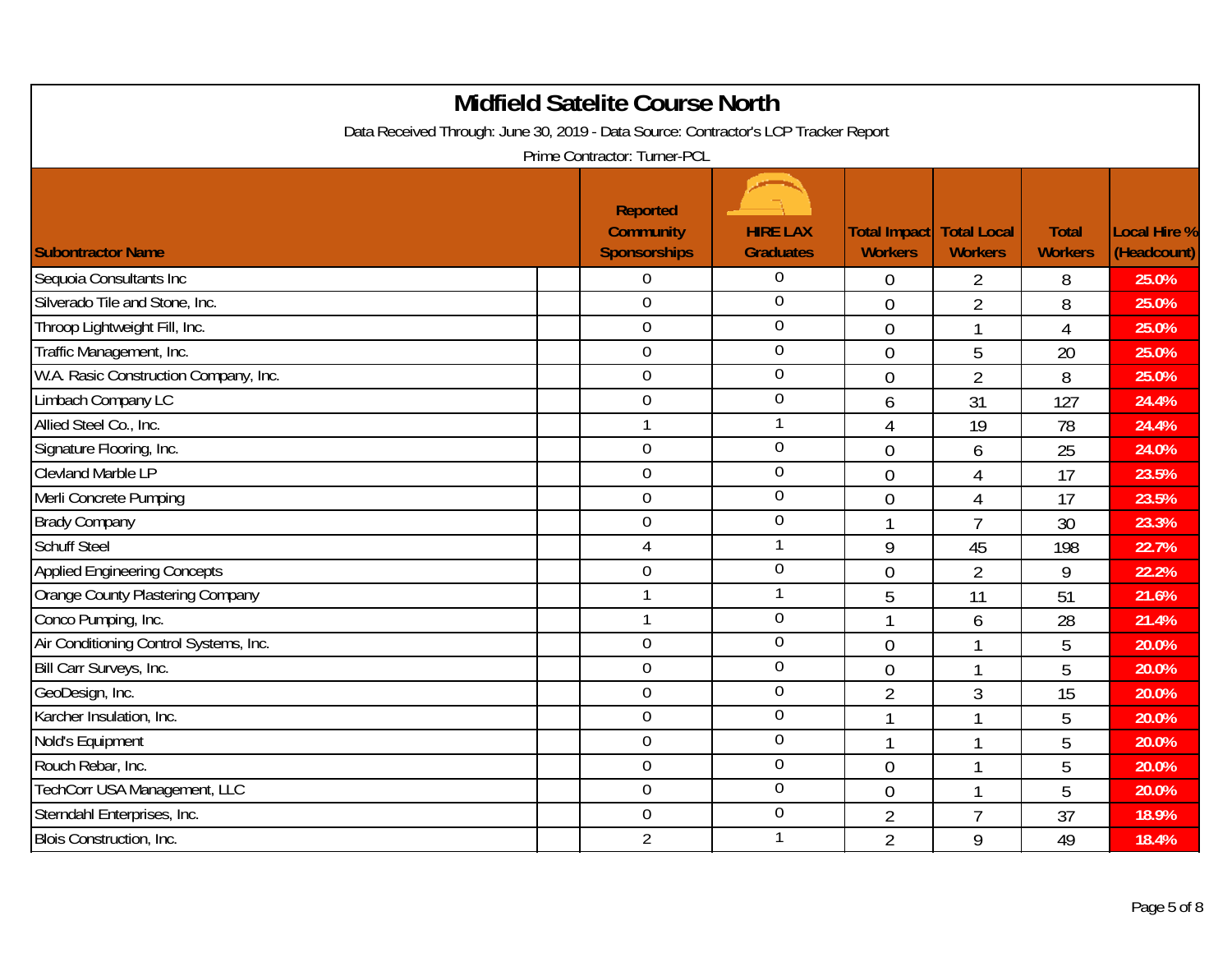| <b>Midfield Satelite Course North</b><br>Data Received Through: June 30, 2019 - Data Source: Contractor's LCP Tracker Report<br>Prime Contractor: Turner-PCL |  |                                                     |                                     |                                |                                      |                                |                                    |  |  |
|--------------------------------------------------------------------------------------------------------------------------------------------------------------|--|-----------------------------------------------------|-------------------------------------|--------------------------------|--------------------------------------|--------------------------------|------------------------------------|--|--|
| <b>Subontractor Name</b>                                                                                                                                     |  | Reported<br><b>Community</b><br><b>Sponsorships</b> | <b>HIRE LAX</b><br><b>Graduates</b> | Total Impact<br><b>Workers</b> | <b>Total Local</b><br><b>Workers</b> | <b>Total</b><br><b>Workers</b> | <b>Local Hire %</b><br>(Headcount) |  |  |
| Sign Age Identity Systems, Inc.                                                                                                                              |  | $\mathbf 0$                                         | $\overline{0}$                      | $\overline{0}$                 | $\overline{2}$                       | 11                             | 18.2%                              |  |  |
| Bigge Crane and Rigging Co.                                                                                                                                  |  | $\overline{0}$                                      | $\overline{0}$                      | $\overline{2}$                 | 3                                    | 17                             | 17.6%                              |  |  |
| Commercial Scaffolding of CA, Inc.                                                                                                                           |  | $\boldsymbol{0}$                                    | $\mathbf 0$                         | $\mathbf 0$                    | 4                                    | 23                             | 17.4%                              |  |  |
| Vertical Access, Inc.                                                                                                                                        |  | $\mathbf 0$                                         | $\overline{0}$                      | $\mathbf{1}$                   | 9                                    | 52                             | 17.3%                              |  |  |
| <b>Austin Enterprise</b>                                                                                                                                     |  | $\overline{0}$                                      | $\overline{0}$                      | $\overline{0}$                 | 6                                    | 39                             | 15.4%                              |  |  |
| Martin Bros./Marcowall, Inc.                                                                                                                                 |  | $\mathbf 0$                                         | $\mathbf 0$                         | $\mathbf{1}$                   | $\overline{2}$                       | 13                             | 15.4%                              |  |  |
| <b>RR Leonard Company</b>                                                                                                                                    |  | $\overline{0}$                                      | $\mathbf 0$                         | $\overline{0}$                 | $\mathbf{1}$                         | $\overline{7}$                 | 14.3%                              |  |  |
| Martin Integrated                                                                                                                                            |  | $\mathbf 0$                                         | $\overline{0}$                      | $\overline{0}$                 | 5                                    | 37                             | 13.5%                              |  |  |
| RMA Group, Inc.                                                                                                                                              |  | $\mathbf 0$                                         | $\theta$                            | 1                              | $\overline{4}$                       | 31                             | 12.9%                              |  |  |
| Ampco North, Inc.                                                                                                                                            |  | $\overline{0}$                                      | $\mathbf 0$                         | $\overline{0}$                 | $\mathbf{1}$                         | 8                              | 12.5%                              |  |  |
| Pfeiler & Associates Engineers, Inc.                                                                                                                         |  | $\mathbf 0$                                         | $\overline{0}$                      | $\overline{0}$                 | $\overline{2}$                       | 16                             | 12.5%                              |  |  |
| RJ Lalonde, Inc.                                                                                                                                             |  | $\mathbf 0$                                         | $\overline{0}$                      | $\overline{2}$                 | $\overline{2}$                       | 16                             | 12.5%                              |  |  |
| <b>Badger Daylighting</b>                                                                                                                                    |  | $\overline{0}$                                      | $\overline{0}$                      | $\overline{0}$                 | $\overline{2}$                       | 19                             | 10.5%                              |  |  |
| J.R. Construction                                                                                                                                            |  | $\boldsymbol{0}$                                    | $\mathbf 0$                         | $\theta$                       | $\mathbf{1}$                         | 11                             | 9.1%                               |  |  |
| Savala Equipment Company, Inc.                                                                                                                               |  | $\boldsymbol{0}$                                    | $\mathbf 0$                         | $\overline{0}$                 | $\overline{2}$                       | 23                             | 8.7%                               |  |  |
| Murray Company                                                                                                                                               |  | $\mathbf 0$                                         | $\overline{0}$                      | $\overline{0}$                 | 5                                    | 59                             | 8.5%                               |  |  |
| Doty Bros. Construction Co.                                                                                                                                  |  | $\mathbf 0$                                         | $\mathbf 0$                         | $\mathbf{1}$                   | $\mathbf{1}$                         | 12                             | 8.3%                               |  |  |
| Reliable Construction Services, LLC                                                                                                                          |  | $\mathbf 0$                                         | $\boldsymbol{0}$                    | $\overline{0}$                 | $\mathbf{1}$                         | 15                             | 6.7%                               |  |  |
| United Riggers & Erectors, Inc.                                                                                                                              |  | $\overline{0}$                                      | $\overline{0}$                      | $\overline{0}$                 | $\mathbf{1}$                         | 15                             | 6.7%                               |  |  |
| <b>Bragg Crane Service</b>                                                                                                                                   |  | $\boldsymbol{0}$                                    | $\overline{0}$                      | $\overline{0}$                 | $\mathfrak{Z}$                       | 60                             | 5.0%                               |  |  |
| <b>Maxim Crane Works</b>                                                                                                                                     |  | $\mathbf 0$                                         | $\mathbf 0$                         | $\mathbf{1}$                   | $\mathbf{1}$                         | 23                             | 4.3%                               |  |  |
| <b>Addison Equipment Rental</b>                                                                                                                              |  | $\overline{0}$                                      | $\mathbf 0$                         | $\overline{0}$                 | $\overline{0}$                       | $\overline{2}$                 | 0.0%                               |  |  |
| Antigo Construction, Inc.                                                                                                                                    |  | $\boldsymbol{0}$                                    | $\boldsymbol{0}$                    | $\overline{0}$                 | $\overline{0}$                       | $\overline{2}$                 | 0.0%                               |  |  |
| ARS Construction Services, Inc. dba Concrete Cutting IntL.                                                                                                   |  | $\boldsymbol{0}$                                    | $\mathbf 0$                         | $\overline{0}$                 | $\overline{0}$                       | $\overline{2}$                 | 0.0%                               |  |  |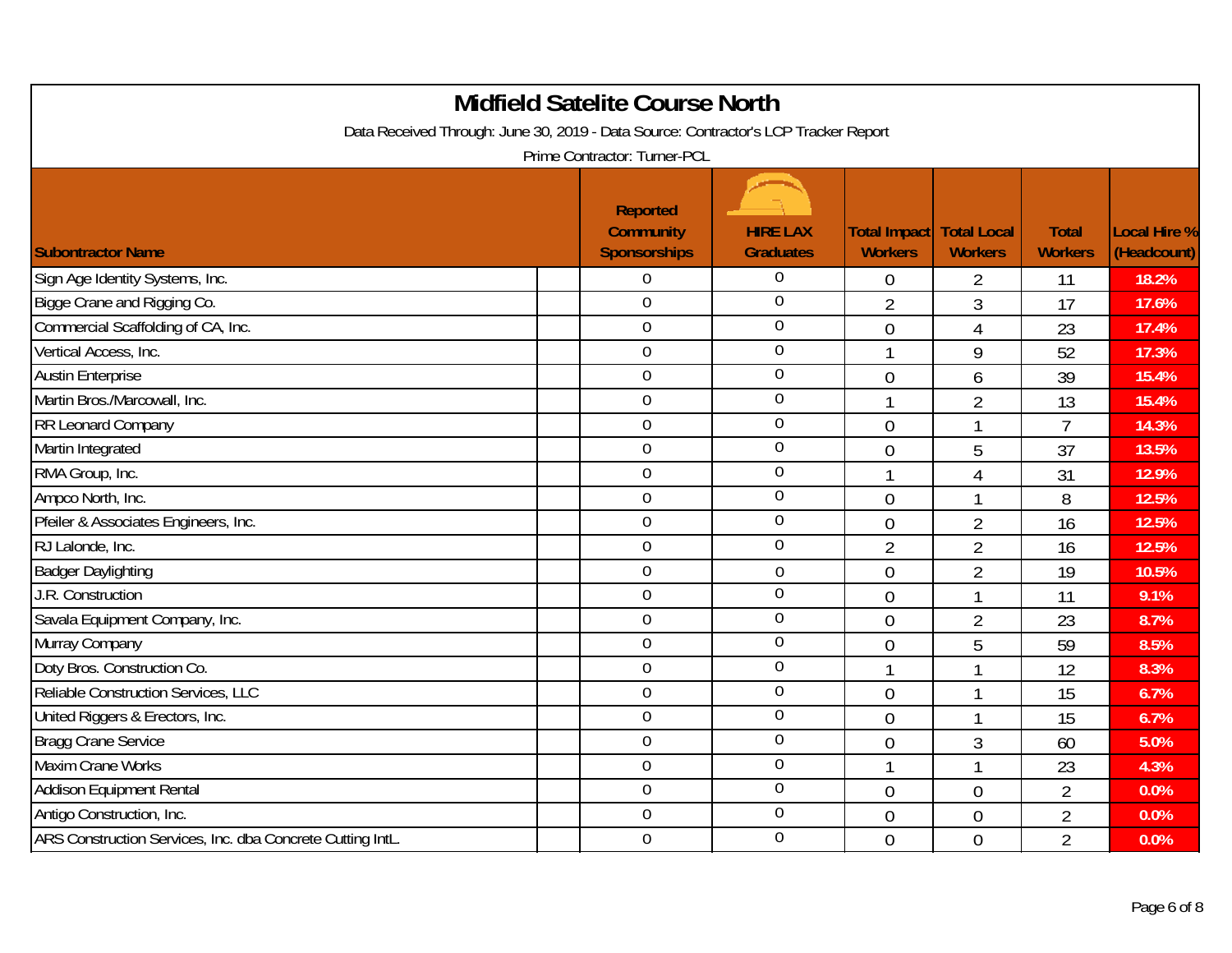| <b>Midfield Satelite Course North</b><br>Data Received Through: June 30, 2019 - Data Source: Contractor's LCP Tracker Report<br>Prime Contractor: Turner-PCL |            |                                                            |                                     |                                                   |                |                                |                             |  |  |
|--------------------------------------------------------------------------------------------------------------------------------------------------------------|------------|------------------------------------------------------------|-------------------------------------|---------------------------------------------------|----------------|--------------------------------|-----------------------------|--|--|
| <b>Subontractor Name</b>                                                                                                                                     |            | <b>Reported</b><br><b>Community</b><br><b>Sponsorships</b> | <b>HIRE LAX</b><br><b>Graduates</b> | <b>Total Impact Total Local</b><br><b>Workers</b> | <b>Workers</b> | <b>Total</b><br><b>Workers</b> | Local Hire %<br>(Headcount) |  |  |
| Ayala Boring, Inc.                                                                                                                                           |            | $\overline{0}$                                             | $\overline{0}$                      | $\overline{0}$                                    | $\overline{0}$ | 11                             | 0.0%                        |  |  |
| <b>BHC Crane, LLC</b>                                                                                                                                        |            | $\mathbf 0$                                                | $\overline{0}$                      | $\overline{0}$                                    | $\mathbf 0$    | 18                             | 0.0%                        |  |  |
| Cascade Drilling, LP                                                                                                                                         |            | $\mathbf 0$                                                | $\boldsymbol{0}$                    | $\overline{0}$                                    | $\overline{0}$ | 5                              | 0.0%                        |  |  |
| <b>CATTRAC Construction</b>                                                                                                                                  |            | $\overline{0}$                                             | $\mathbf 0$                         | $\overline{0}$                                    | $\overline{0}$ | 1                              | 0.0%                        |  |  |
| Cell Crete Corporation Inc                                                                                                                                   |            | $\mathbf 0$                                                | $\overline{0}$                      | $\overline{0}$                                    | $\mathbf 0$    | 8                              | 0.0%                        |  |  |
| Century Sweeping, Inc.                                                                                                                                       |            | $\overline{0}$                                             | $\overline{0}$                      | $\theta$                                          | $\overline{0}$ | $\mathfrak{Z}$                 | 0.0%                        |  |  |
| Cindy Trump Inc., dba Lindy's Cold Planing                                                                                                                   |            | $\overline{0}$                                             | $\mathbf 0$                         | $\overline{0}$                                    | $\overline{0}$ | $\overline{2}$                 | 0.0%                        |  |  |
| <b>Connor Concrete Cutting and Coring</b>                                                                                                                    |            | $\mathbf 0$                                                | $\overline{0}$                      | $\overline{0}$                                    | $\mathbf 0$    | 8                              | 0.0%                        |  |  |
| Crane Rental Service, Inc.                                                                                                                                   |            | $\overline{0}$                                             | $\boldsymbol{0}$                    | $\theta$                                          | $\mathbf 0$    | 41                             | 0.0%                        |  |  |
| D7 Consulting Inc.                                                                                                                                           |            | $\mathbf 0$                                                | $\mathbf 0$                         | $\overline{0}$                                    | $\overline{0}$ | 6                              | 0.0%                        |  |  |
| Dean's Certified Welding, Inc.                                                                                                                               |            | $\mathbf 0$                                                | $\mathbf 0$                         | $\overline{0}$                                    | $\overline{0}$ | 18                             | 0.0%                        |  |  |
| <b>DSM Construction Inc.</b>                                                                                                                                 |            | $\overline{0}$                                             | $\mathbf 0$                         | $\Omega$                                          | $\overline{0}$ | $\mathbf 1$                    | 0.0%                        |  |  |
| <b>ECCO Equipment Corporation</b>                                                                                                                            | <b>NEW</b> | $\mathbf 0$                                                | $\overline{0}$                      | $\overline{0}$                                    | $\overline{0}$ | $\mathbf 1$                    | 0.0%                        |  |  |
| <b>Electro Construction Corp</b>                                                                                                                             |            | $\overline{0}$                                             | $\mathbf 0$                         | $\overline{0}$                                    | $\mathbf 0$    | 4                              | 0.0%                        |  |  |
| <b>Exsell Sales Associates Inc.</b>                                                                                                                          | <b>NEW</b> | $\overline{0}$                                             | $\mathbf 0$                         | $\overline{0}$                                    | $\mathbf 0$    | $\mathfrak{Z}$                 | 0.0%                        |  |  |
| FasTrack Rentals, Inc.                                                                                                                                       |            | $\mathbf 0$                                                | $\mathbf 0$                         | $\overline{0}$                                    | $\overline{0}$ | $\overline{2}$                 | 0.0%                        |  |  |
| Fine Grade Equipment, Inc.                                                                                                                                   |            | $\overline{0}$                                             | $\overline{0}$                      | $\overline{0}$                                    | $\overline{0}$ | 11                             | 0.0%                        |  |  |
| G and S Mechanical USA, Inc.                                                                                                                                 |            | $\overline{0}$                                             | $\mathbf 0$                         | $\theta$                                          | $\overline{0}$ | 5                              | 0.0%                        |  |  |
| G&F Concrete Cutting, Inc.                                                                                                                                   |            | $\overline{0}$                                             | $\overline{0}$                      | $\overline{0}$                                    | $\overline{0}$ | $\mathbf{1}$                   | 0.0%                        |  |  |
| Golden State Boring & Pipe Jacking, Inc.                                                                                                                     |            | $\overline{0}$                                             | $\overline{0}$                      | $\overline{0}$                                    | $\mathbf 0$    | 4                              | 0.0%                        |  |  |
| <b>Griffin Contract Dewatering, LLC</b>                                                                                                                      |            | $\overline{0}$                                             | $\mathbf 0$                         | $\overline{0}$                                    | $\overline{0}$ | 5                              | 0.0%                        |  |  |
| <b>Hydraulic Crane LLC</b>                                                                                                                                   |            | $\overline{0}$                                             | $\mathbf 0$                         | $\theta$                                          | $\overline{0}$ | $\overline{2}$                 | 0.0%                        |  |  |
| <b>JLM</b> Installation                                                                                                                                      |            | $\mathbf 0$                                                | $\theta$                            | $\theta$                                          | $\mathbf 0$    | $\mathbf{1}$                   | 0.0%                        |  |  |
| Karcher Firestopping, Inc.                                                                                                                                   |            | $\mathbf 0$                                                | $\overline{0}$                      | $\theta$                                          | $\overline{0}$ | 1                              | 0.0%                        |  |  |